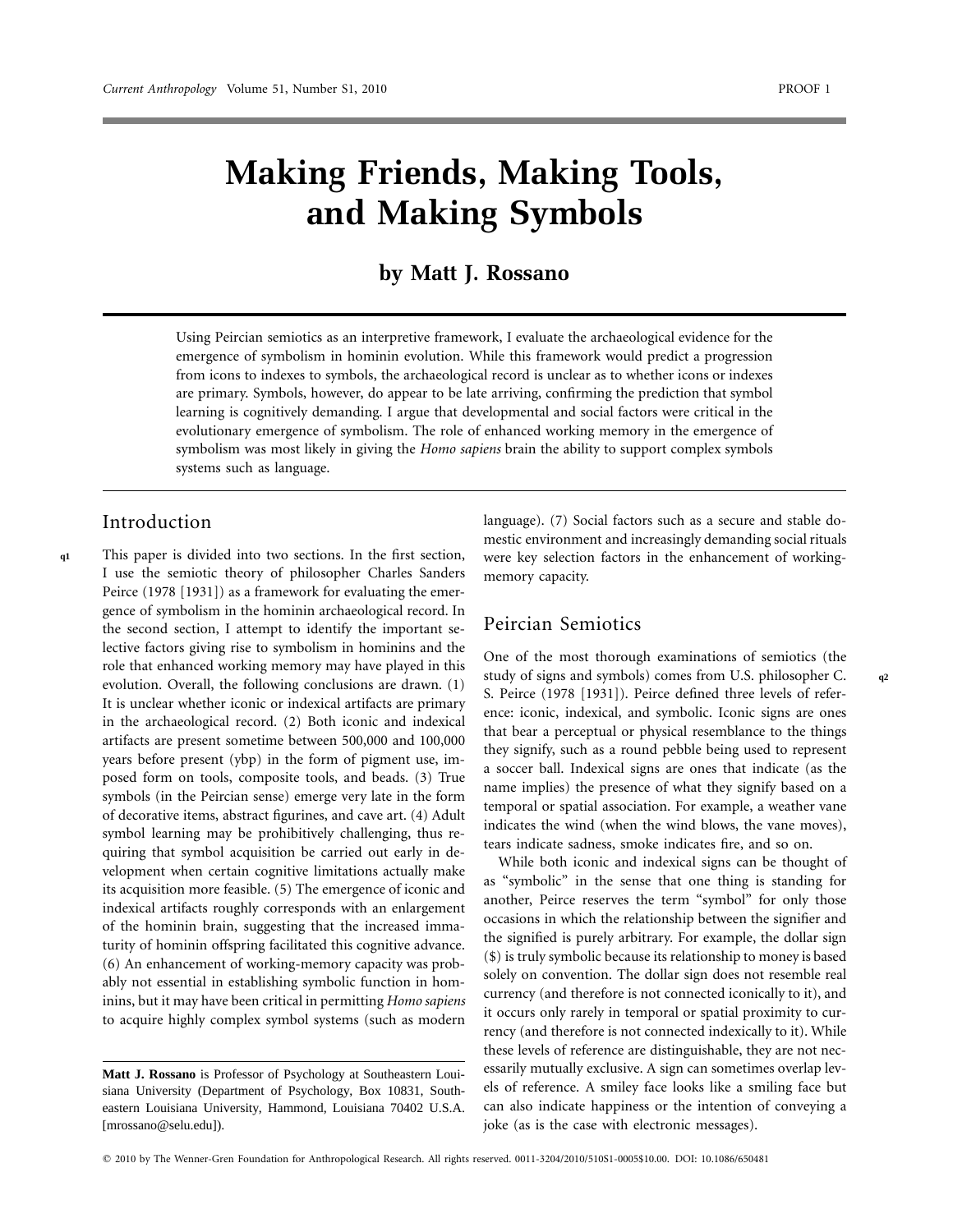## *Cognitive Requirements of Referential Thinking*

Peirce (1978 [1931]) observed that the evolution of written language appeared to progress from icons to more purely symbolic representations. This led him to argue that interpreting signs progresses hierarchically. To interpret indexes, one must understand icons. To interpret symbols, one must understand indexes. In this way, higher levels of reference (symbols, indexes) are built up from lower levels (indexes, icons). For example, understanding that smoke serves as an index of (indicator of) fire requires that one recognize (iconically) how a current experience of smoke is related to past experiences of it, very likely based on visual and olfactory resemblance cues. Furthermore, one must then associate this iconically based set of common experiences with the consistent presence of another stimulus: fire. Thus, iconic relationships cue a set of past experiences that then lead to an indexical association ("Gee, every time I see and smell X, Y is there, too").

In a similar fashion, symbolic relationships are built on indexical ones. The temporal/spatial relationships that form the basis of indexes provide the scaffolding or foundation on which purely conventional associations can be constructed. Thus, in children's word learning, concrete nouns ("dog," "ball," "mommy") typically compose the largest single category of their initial vocabulary (Nelson 1973). Very quickly, though, it is not so much what words refer to (point to or indicate) in the real world that drives vocabulary learning but how they relate grammatically and semantically to other words (Taylor and Gelman 1988, 1989). Or, put another way, while word learning may get started indexically (based on a word-object association), it does not really take off until it switches to a symbol-symbol-based reference system.

All of this raises the possibility that the human mind, with its full-blown capacity for (Peircian) symbolism, was preceded by hominin minds capable of less sophisticated forms of referential thinking (iconic and indexical). There is reason to suspect that this might be the case. Studies of ape language learning and language development in humans show that in both cases there is progression from an initial indexical phase to one of symbolic understanding (see discussion in Deacon 1997:85–92, 135–142). Thus, we might expect that the emergence of fully symbolic artifacts in the archaeological record would be preceded by iconic and indexical ones, providing evidence for the existence of these presymbolic hominin minds.

### *Crossing the Symbolic Threshold*

The purely arbitrary nature of symbolic associations makes them especially taxing to acquire. Neuroscience studies show that a broad network of neocortical structures is necessary for the acquisition of the purely arbitrary associations required when learning symbols (Asaad, Rainer, and Miller 1998; Chee et al. 2000; Eacott and Gaffan 1992). These structures include the inferior temporal cortex, the dorsolateral prefrontal cortex, and the uncinate fascicles connecting the two. Furthermore, unless one is a human child, acquiring and using symbols is laborious and unnatural. Ape language studies have typically required hundreds, sometimes thousands, of repetitive trials in order to train subjects to use languagelike symbols (Greenfield and Savage-Rumbaugh 1990; Savage-Rumbaugh, Rumbaugh, and Boysen 1978). In one well-known study, two chimpanzee subjects—Austin and Sherman—had to be explicitly trained in what their linguistic symbols (lexigrams) *did not* refer to in order to make their language learning feasible.

There are two major challenges that must be overcome in acquiring symbols. First, unlike icons or indexes, symbol learning has little to no contextual support. An icon, by virtue of its appearance, cues its referent. An index also cues its referent by virtue of repeated temporal or spatial co-occurrence. Symbols, however, neither look like nor are temporally or spatially associated with their referent. Indeed, with some symbols, such as the word "angel" or the good-luck horseshoe above my door, no tangible referent is even possible. Thus, unlike icons or indexes, symbols provide little or no cuing support for their referents.

Second, what a symbol refers to is only partially based on the (already arbitrary and uncued) symbol-referent connection. Often, an even more important determinant for a symbol's referent is the complex relationship the symbol has to other symbols in the context of its use. For example, in the context of "the boy who cried wolf," the word "wolf" refers to a dangerous member of the canine family. In the context of hearing my wife's assessment of her sister's latest boyfriend, "He's a wolf in sheep's clothing," "wolf" refers to a slick operator, a pretending opportunist looking for an easy victim. With symbols, it is often how the symbol relates to other symbols that determines its referent. This property does not apply just to linguistic symbols. In the context of a low-slung tool belt, a cheap cigar, and a worn-out New York Yankees cap, the dollar sign most likely means "cash only." In the context of classical music and caviar, it most likely means "American Express Platinum."

There is, however, an important caveat to the apparent difficulties of symbol learning. It could be that these difficulties make it especially hard for *adults* to acquire symbols, so much so that any potential adaptive advantage would be lost by the amount of effort and energy required to achieve the skill. In contrast to those of adults, children's immature brains may actually have an advantage in acquiring symbols by virtue of their inability to keep track of the many possible object-to-symbol indexical relationships. This capacity limitation produces a strong preference for processing more global, higher-order, symbol-to-symbol relations at the expense gaining a complete grasp of the symbol's external referent. In this way, very young children may naturally fall into a learning strategy advantageous for acquiring symbol systems such as language (Elman 1993, 1999; Newport 1990).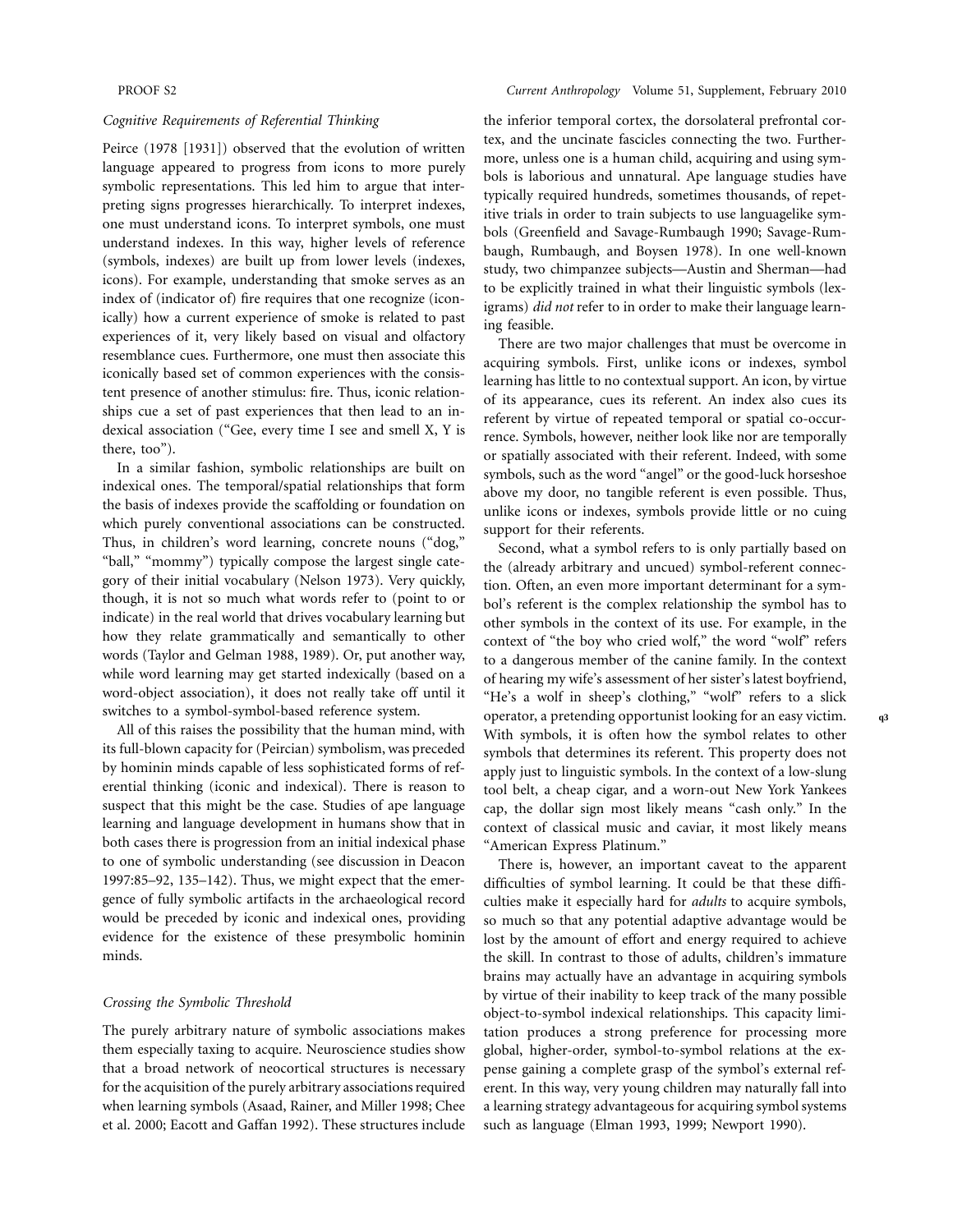*Rossano* Making Friends, Making Tools, and Making Symbols **PROOF S3 PROOF S3** 

For example, many very young children understand where and how to use the word "please" before they fully grasp its meaning. They recognize that it fits in with other (linguistic) symbols (such as those that request things) under certain conditions (such as when communicating with adults). Focusing exclusively on how it works within the larger system not only is practical (it gets you things) but also may be necessary, given the cognitive limitations of young children's minds. This "advantageous limitation" may help to explain why human language learning is characterized by a critical period in early childhood and why Kanzi—the most celebrated ape language learner—acquired his linguistic skills so effortlessly relative to other (generally older) ape subjects.

#### *Iconic Artifacts*

Given the hierarchical nature of referential cognition, we might expect that evidence of iconic artifacts is primary in the archaeological record, followed by indexes and symbols. Indeed, some researchers have argued for just such a sequence (see, e.g., Bednarik 2003 and comment by Bowyer [2003]). There is some indication that this might be true. Evidence of red ochre and other mineral pigments dates as far back as 300,000 ybp in the hominin archaeological record (Barham 2002; Clark and Brown 2001). Barham (2002), for example, has unearthed more than 300 pieces of variously colored mineral pigments dated anywhere from 270,000 to 170,000 ybp from the Twin Rivers site in Zambia. The pigments appear to have been intentionally transported to the site from remote locations and show evidence of deliberate modification. Although red ochre and other mineral pigments can have utilitarian uses (Bahn and Vertut 1988; Keeley 1978, 1980), evidence from many of these finds suggests ritual rather than practical use (Knight, Power, and Watts 1995; Watts 2002). Barham (2002:187) notes that the wide variety of different pigments found at the Twin Rivers site argues against purely practical use.

If mineral pigments had ritual meaning, what was it? Our hominin ancestors' earliest use of pigments, according to Kuhn and Stiner (2007*b*:46), was probably to enhance or alter physical appearance—making the wearer more dramatic, impressive, or intimidating—as is not uncommon in contemporary traditional societies. Using archaeological and anthropological data, Knight, Power, and Watts (1995) have proposed a somewhat different function for early pigments, especially red ochre. In their view, red ochre would have signified menstrual blood and the fertility associated with it. Common to both these views is the notion that the pigment's meaning would have been closely tied to perceptual appearance—either the appearance of the pigment itself (as blood) or the appearance of what it enhances (facial expressions, bodily contours, etc.). All of this suggests that where ritual use of mineral pigments appears likely from the archaeological record, its reference value was iconic in nature. In other words, it stood for things by virtue of perceptual cuing.

Pigment use may not be the only example of early iconicity in the archaeological record. Two Late-Lower/Early-Middle Paleolithic artifacts—the Berekhat Ram and Tan-Tan figurines—are noteworthy in that they appear to have been intentionally worked by hominins to enhance their natural anthropomorphic quality. The Berekhat Ram figurine is from the Golan Heights and dates to around 233,000 ypb, while the Tan-Tan artifact was found by the Draa River near the Algerian town of Tan-Tan and is dated to around 400,000 ybp (Bednarik 2003; d'Errico and Nowell 2000). The singularity of these finds warrants caution in their interpretation; however, if there is any meaning to them at all, it would likely be iconic.

#### *Indexical Artifacts*

The primacy of iconicity in the archaeological record is challenged somewhat by stone tools. The earliest tools emerge well before any iconic artifacts and, according to Byers (1994), may represent natural indexes of their uses. In other words, a sharp edge indicates cutting, an arrowhead indicates hunting, and so on. Their indexical quality stands independent of whether or not one can firmly establish the toolmaker's intentions in creating the tool. Thus, over time, one edge may end up being useful only for scraping while another may end up being useful only for slicing—these uses being primarily determined by the stone itself and its pattern of wear, not by what the toolmaker had in mind when he or she originally knapped it. So even though the toolmaker may never have set out to create "scrapers" and "slicers," the "scraper" edge indicates scraping, and the "slicer" edge indicates slicing.

This logic, however, is not universally accepted. One problem is that it is partially based on the Gibsonian theoretical notion of *affordances*, in which an object's uses are thought to be directly perceivable to the observer. However, the extent to which the Gibsonian approach can be successfully applied to hominin tool use is unclear (see, e.g., Davidson and Noble 1989). Moreover, it is doubtful that early hominins possessed a conceptual understanding of simple Oldowan edges as "tools" (as opposed to merely bodily extensions for achieving certain ends). In all likelihood, the conceptual category "tool" did not emerge until the advent of the Achealean handaxe (see Coolidge and Wynn 2009:112).

Less controversial is the idea that an imposed form on a tool or the style of a tool can be used as evidence of the tool's indexical nature. Chase (1991), following Sackett (1982, 1986), argues that where we can identify style in artifacts that is, a consistent material patterning that cannot be attributed to the constraints of raw materials or artifact function—then that style serves as an index of the people who made the artifacts. Borrowing Chase's (1991:198) example, if one group traditionally creates stools with three legs and another with four, then the number of legs on the remains of stools serves as a reliable indicator of a particular group.

However, identifying imposed form or style can be com-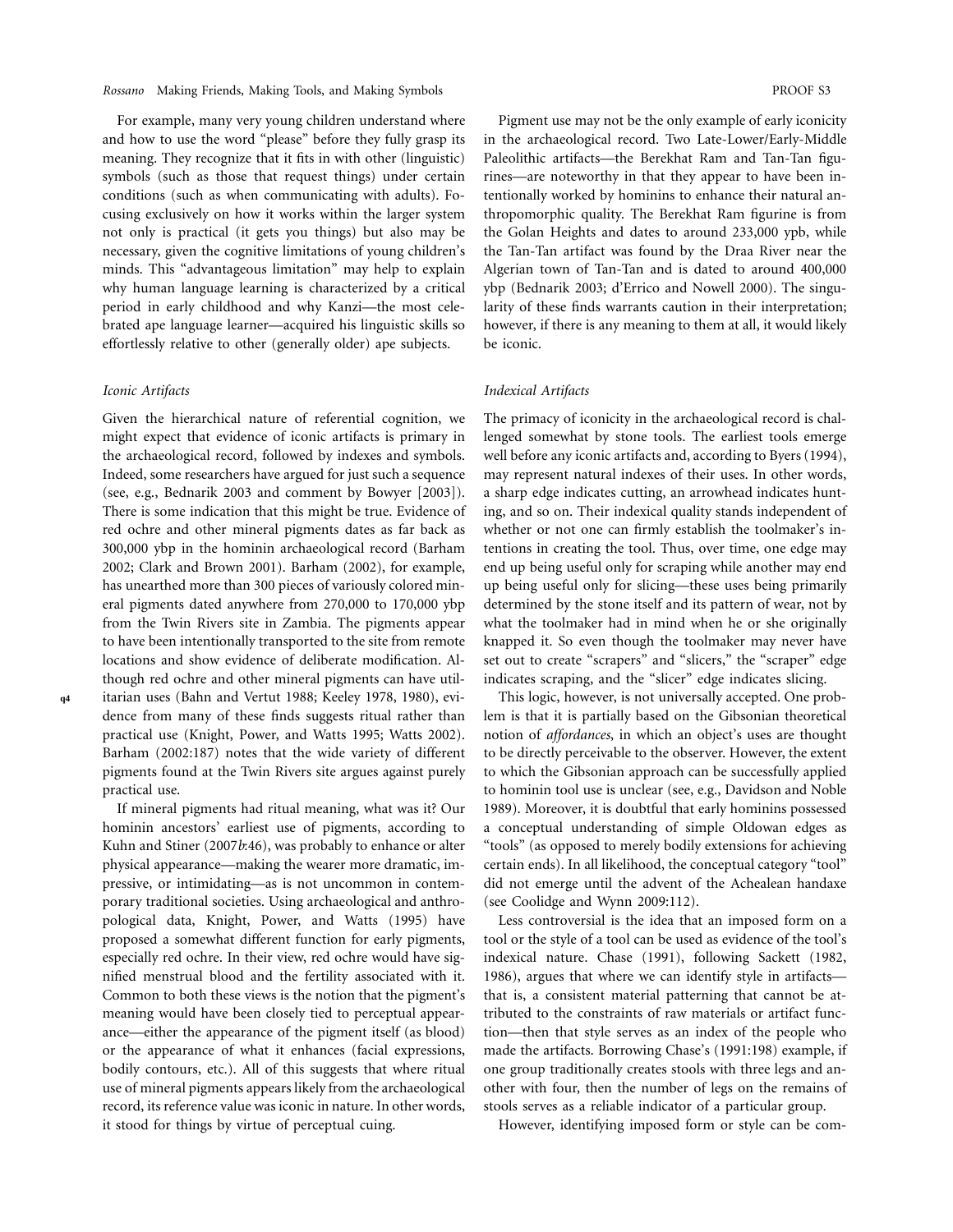plicated. For example, some have argued that late Acheulean handaxes (500,000 ybp) show a degree of symmetry and attention to form indicative of the toolmaker having followed a mental image of the desired finished product (Mithen 2006: 188; Wynn 2002). Additionally, Schick and Toth (1993: 282–283) contend that by around 300,000 ybp, regionally variant handaxe styles had emerged. Others, however, contend that the final form of a handaxe is more parsimoniously explained as the result of resource availability and multiple resharpenings over the course of the tool's history (Jones 1979; McPherron 2000).

While raw material and functional constraints may explain some handaxes, contemporary studies of handaxe manufacture suggest that the presence of imposed form or style is not entirely illusory. A well-shaped handaxe is not an easy tool to make. Stephen Edwards, an experienced stone knapper, claims that many months of concerted effort would be required for one to reach a skill level comparable to late Acheulean handaxe makers (Edwards 2001:606). Additionally, Oakley (1981) describes two handaxes from England in which the stones were knapped so as to center fossilized shells preserved in them. The care and skill required to do this indicates that the toolmaker was well aware of the visual effect he or she was creating. All of this supports the hypothesis that at least in some cases, the imposition of form or style on a handaxe was not accidental. Instead, the handaxe was being appreciated as a social signal of the maker's skill and/or cultural identity. Kohn and Mithen (1999) have argued that handaxes may have served an important function in mate selection as an indicator of planning ability, motor skill, resourcefulness, aesthetic appreciation, and overall good genes.

Around this same time (300,000 ybp), the first evidence of composite tools also emerges (Ambrose 2001; McBrearty and Tryon 2006). As both Wadley (2010, in this issue; Wadley, Hodgskiss, and Grant 2009) and Ambrose (2001, 2010, in this issue) have pointed out, composite tools make special demands on the cognitive system. Composite tools are those in which multiple components (such as a point hafted to a handle or shaft using some binding material or adhesive) are assembled using a multistage process sometimes extending over hours or days. The assembly process requires planning a sequence of motor actions and monitoring the progress of each stage (Haidle 2010, in this issue). A distinct advantage would have gone to those toolmakers who during the course of the assembly process could read signs indicating the future viability of the tool. The viscosity of the adhesive, the feel of the point's fit to the shaft, and the sturdiness of the binding material may all have provided key indicators of the progress of the ongoing tool-construction process. If properly understood, these signs may have allowed for critical adjustments in the process leading to a better tool. Note how all these signs would have been in reference to a distant event—the future state of the tool.

Finally, beads and body adornments very likely qualify as another form of indexical artifact. In traditional (and even

modern) societies, the way people ornament themselves is often an indicator of their social affiliations, such as age cohort, ethnic group, and marital and/or economic status (Kuhn and Stiner 2007*a*). Recent finds push the emergence of beads to well into the African Middle Stone Age. Intentionally perforated shell beads dated to over 75,000 ybp have been unearthed from Blombos Cave in South Africa (Henshilwood et al. 2004), and even older shell beads (100,000–135,000 ybp) were found among artifacts uncovered from the Skhul site in Israel and Oued Djebbana in Algeria (Vanhaeren et al. 2006). Among contemporary !Kung hunter-gatherers, shell beads like these are often used as gifts, called *hxaro*, that reinforce reciprocal relations among different bands (Wiessner 1982). The fact that the Skhul and Oued Djebbana sites are remote from the seashore origin of these shells supports the notion that they were transported there, possible by trade and/or gift-giving networks.

What made the shells valuable, however, was what they represented when worn. Recently, Kuhn and Stiner (2007*a*) have argued that beads represent an important transition in social marking. While pigments applied to the body might be used to signal information about a person's social status or kin affiliation, Kuhn and Stiner point out that pigment signaling is greatly limited in terms of durability, transferability, standardization, and a host of other factors. Beads, on the other hand, overcome these limitations, thus providing a more effective means of communicating social information to "intimate strangers"—those familiar enough with the wearer to know the meaning of the signal ("She's the chief's daughter") but not familiar enough to know the wearer personally. In the context of hxaro (!Kung gift-giving alliances), for instance, an abundance of beads signals a rich network of friends and allies beholden to the wearer—a cautionary note to potential rivals and something very difficult to convey using pigments.

If we take imposed form and/or style on handaxes, composite tools, and beads as the securest evidence of indexes, then collectively this evidence overlaps with the emergence of iconicity in the form of pigment use (a time frame running roughly from 500,000 to 100,000 ybp). The early portion of this time frame also corresponds to an increase in brain size marking the emergence of archaic *Homo sapiens* (Ruff, Trinkaus, and Holliday 1997). A larger hominin brain would have meant even more altricial offspring. Given that immature primate brains appear to have some advantages in associative learning, this increased altriciality may have actually facilitated the emergence of these new forms of referential thinking and laid the foundation for the capacity to acquire symbols.

# The Emergence of Symbolism

The elaborate burials, spectacular cave art, and highly imaginative imagery and artifacts from the Upper Paleolithic stand as singular achievements of modern *Homo sapiens*. While archaics such as Neanderthals made use of beads and pig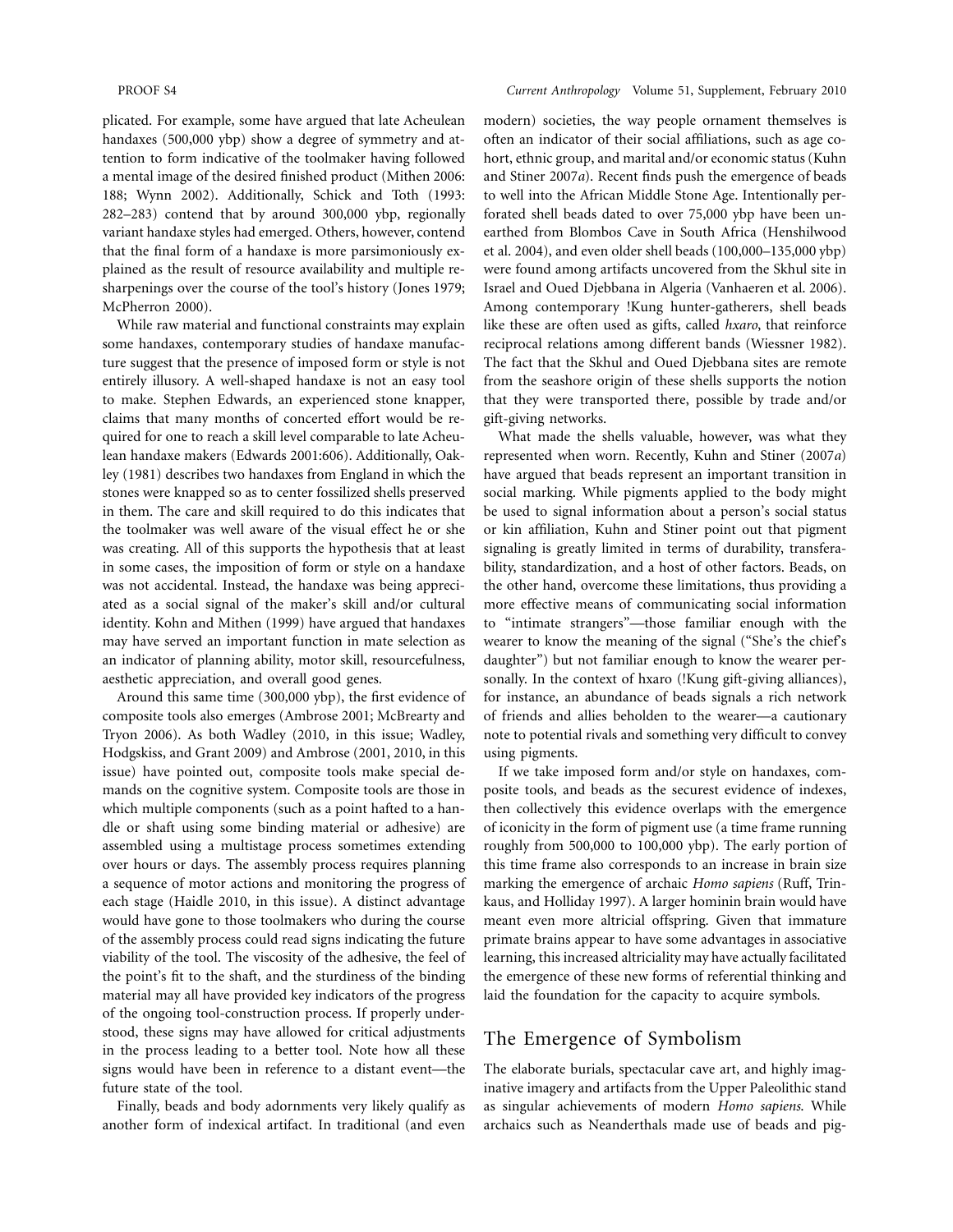ments (d'Errico et al. 2003), they produced none of the decorative abstract remains that seem to demand a symbolic interpretation. Certainly, Upper Paleolithic art contains iconic and indexical elements; however, some of it also appears to be purely culturally defined (i.e., symbolic). Such items as the sorcerer image of Les Trois-Frères cave; the lion-headed man from Holenstein-Stadel; the circles, spirals, and other geometric forms found in Australian rock art; and the numerous mythic and therianthropic images of European cave art appear to possess elements that may be completely understandable only from within the cultural context of their creation.

Evidence cited earlier suggests that the move from index to symbol is not easy. Recently, Wynn, Coolidge, and Bright (2009) have provided an analysis of the cognitive requirements behind the creation of the Holenstein-Stadel artifact. They argue that the artisan needed to hold two disparate concepts (person and lion) in active attention while building an imagined superordinate category capable of uniting them (e.g., spiritual agent). It is precisely this sort of cognitive process—in which arbitrary connections must be made between sign and referent—that is central to symbol construction. The fact that abstract artifacts such as the Holenstein-Stadel appear relatively late in hominin evolution seems to reinforce the notion that symbol building is cognitively demanding.

The ability to hold disparate concepts in active attention and operate on them by building innovative connections places great demands on working memory. Indeed, Wynn and Coolidge (2007) argue that an enhancement of workingmemory capacity was essential to the evolution of uniquely human cognition, including its powerful symbolic function. However, this enhancement is probably not a prerequisite for acquiring symbols per se—after all, apes have successfully learned rudimentary linguistic systems. Instead, an enhancement of working memory was probably more crucial in terms of the complexity of the symbolic system that the brain can support. The bonobo Kanzi learned to use a lexigram language system with relative ease (very likely aided by his early exposure). However, in stark contrast to human children, his language abilities have remained static at about the level of a three-year-old child, and short-term memory capacity has proven to be a major limiting factor (see Savage-Rumbaugh, Shanker, and Taylor 1998:69–73).

Enhanced working-memory capacity may have been critical in allowing *H. sapiens* to move from having limited symbolic potential to being symbol dependent—from protolanguage to syntactically and recursively complex language, from beads to abstract art. This transition may, in fact, be a requisite one for symbolism to provide any substantive fitness advantage. Until the brain is capable of supporting a level of symbolic complexity such that social life itself can be symbolically organized, then symbolism may be of only marginal consequence. What, then, were the selective factors behind this watershed transition?

#### *Social Complexity and Cognitive Evolution*

That social pressure might be critical in human brain and cognitive evolution is becoming an increasingly prominent theme (Alexander 1989; Dunbar 2007; Geary 2005; Powell, Shennen, and Thomas 2009). Those of our ancestors who were best able to track social relationships, build strategic alliances, and make vital judgments about intentions and trustworthiness very likely gained a fitness advantage. Furthermore, a long tradition of psychological research has established the inferentially and computationally demanding nature of social cognition (Gilbert, Pelham, and Krull 1988; Heider 1958; Trope 1986). These demands are especially acute in executive functions such as attention, working memory, and cognitive control. One recent study has provided both correlational and experimental data supporting the notion that social engagement itself activates working memory and improves cognitive functioning (Ybarra et al. 2008). Thus, as the *H. sapiens* social world expanded and complexified, executive functions including working memory came under increasing pressure.

Archaic hominins, such as Neanderthals, were expert toolmakers and highly proficient hunters whose technical skills and behavioral competence differed little from their *H. sapiens* counterparts. The social worlds of archaics and *H. sapiens*, however, were quite distinct. Fossil evidence indicates that *H. sapiens* social groups were larger and more complex than those of Neanderthals. Relative to Neanderthals, European Cro-Magnon campsites are larger, more frequent, more intensely used and occupied, and (typically) more spatially structured (Bar-Yosef 2002; Dickson 1990:84–92, 180–189; Hoffecker 2002:129, 136; Stringer and Gamble 1993:154–158). Many of these sites show evidence of seasonal aggregation, larger population density, and other signs of social complexity and stratification (Mellars 1996; Vanhaeren and d'Errico 2005).

*Homo sapiens* groups were not just larger than those of Neanderthals; they were compositionally quite different as well. Increased longevity among *H. sapiens* meant that their groups were composed of considerably more older adults relative to young adults, adolescents, and children. Using dental samples, Caspari and Lee (2004) found evidence that the ratio of older to younger adults ("older" defined as two times the average age of first reproduction) increased significantly in Upper Paleolithic modern humans compared with Austrolopiths, early *Homo*, and Neanderthals. In fact, it was only among modern humans that older adults actually outnumbered their younger counterparts. An increased supply of adults may have been important in allowing modern humans to adopt more clearly defined sex roles, with males hunting and females gathering (Kuhn and Stiner 2006). Sex role specialization appears not to have been characteristic of Neanderthals.

*Homo sapiens* were also interacting with other groups more frequently, resulting in raw material and (very likely) informational exchanges (Adler et al. 2006; Feblot-Augustins 1999;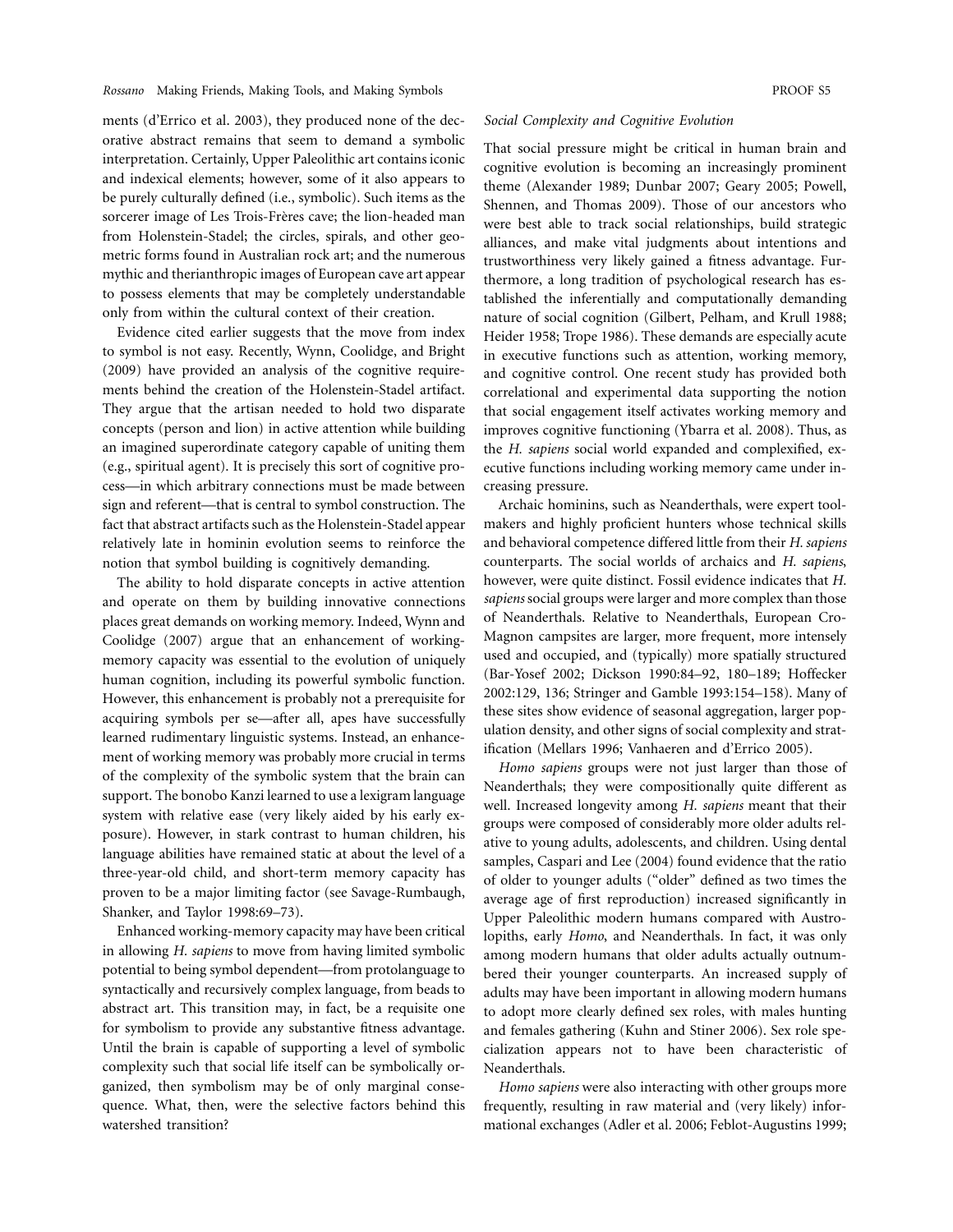Gamble 1999). The emergence of shell beads sometime between 100,000 and 70,000 ybp suggests that social marking was becoming increasingly important, as would be expected with a rise in intergroup interactions. Furthermore, often these shell beads are found quite distant from their origin, suggesting the existence of expanded trading networks (Vanhaeren et al. 2006). The existence of expanded trade networks is further bolstered by the presence of tools made from "exotic" nonlocal raw materials in the Still Bay and Howiesons Poort tool industries, dated to around 70,000–60,000 ybp (Ambrose 2002, 2010; Henshilwood 2007). Evidence of similarly extensive trade networks is lacking among archaic hominins. Among its myriad impacts, the increasingly sophisticated social world of *H. sapiens* would have had two ramifications relevant to the expansion of working-memory capacity: (1) it would have created a more stable and secure rearing environment for children and (2) it would have put unprecedented stress on social rituals.

## *Social Complexity and Ontogeny: Allostatic Load and Joint Engagement*

Greater social organization provides a more secure and stable environment within which to raise children. The consistent presence of a sizable older generation among ancestral human groups meant more eyes to supervise and protect children and more hands to procure resources. Often these resources were being procured with increasingly effective technologies that reduced the physical burden on the user (such as lethal projectile hunting weapons). Male specialization in the most dangerous and strenuous activities meant that females could remain closer to camp, expending more energy on child rearing and protection. Additionally, because males and females were specializing in procuring different food resources, scarcity in any one commodity (such as reduced numbers of large game) would not necessarily endanger survival. These factors, in conjunction with intergroup resource exchange networks, resulted in a social, economic, and domestic world of *H. sapiens* that was quite different from that of their archaic contemporaries. Life for *H. sapiens* was not easy, but it was far less precarious than that of any other hominin.

Evidence for this can be found in the fact that Neanderthals and their children endured higher levels of stress and deprivation compared with those experienced by *H. sapiens*. Neanderthals were almost exclusively big-game predators (Bocherens et al. 2001, 2005; Marean 2007). Lacking projectile hunting implements, Neanderthals regularly confronted large, dangerous beasts, such as mammoths and rhinos, with spears designed to be thrust in at close range (Churchill 1993; Shea 1997). Unsurprisingly, this tactic produced extensive head, neck, and upper-body trauma (Berger and Trinkaus 1995). The lack of sex role specialization meant that women and youngsters were very likely participating in big-game hunts and sharing in the burdens.

This "homogeneity" in resource procurement also meant

that Neanderthal nutritional needs were more subject to stress when big game became scarce. Analyses of tooth samples show that Neanderthal children endured greater nutritional stress than Cro-Magnon children (Soffer 1994). Moreover, nutritional stress in general seems to have afflicted Neanderthals to a greater degree than Cro-Magnons (Stiner 1991; Stringer and Gamble 1993:166). While evidence of cannibalism (presumably owing to nutritional stress) is present from Neanderthal sites (Defleur et al. 1993, 1999), similar evidence from Cro-Magnon sites is lacking (see Klein and Edgar 2002:198). Neanderthal morality rates were also extremely high—fewer than 10% of Neanderthals lived to over age 35. Among extant hunter-gatherer and tribal agriculturalists, about 50% are over this age (Trinkaus and Thompson 1987). Among the !Kung San of southern Africa, while life expectancy at birth is about only 30 years, nearly 80% of the adult population lives to over age 60 (Blurton Jones 2002:314).

A more secure and stable domestic environment has positive effects on cognitive development. A recent analysis has shown that higher levels of allostatic load during childhood have damaging effects on numerous measures of intellectual performance, including working-memory capacity (Evans and Schamberg 2009). Allostatic load is a composite measure of stress endured during childhood that includes measures taken from blood pressure readings, overnight cortisol and catecholamines levels, and body mass index. Evans and Schamberg (2009) contend that allostatic load represents "an index of chronic stress" representing "the degree of cumulative wear and tear on the body during [the child's] early lifetime" (6546–6547). The duration and degree of allostatic load incurred during childhood are significant predictors of young adult working-memory capacity. This study confirmed and extended earlier neurocognitive studies by Farah (Farah et al. 2006; Noble, McCandliss, and Farah 2007) showing that an impoverished upbringing detrimentally affected brain systems associated with working memory, cognitive control, and executive functions in kindergarten and first-grade children.

If allostatic stress during ontogeny is detrimental to the development of working memory, then to the extent that the *H. sapiens* social/developmental environment reduced this stress, selection pressure against greater working-memory capacity would have been eased. But a more stable and secure domestic world would also have created positive selection pressure for greater working memory by virtue of greater opportunities for mother-infant joint engagement. Joint engagement refers to instances in which mother and infant share attentional focus either on each other (dyadic) or together with a third object (triadic) such as a toy.

The greater number of adults present in *H. sapiens* groups meant that more help was available to the mother, allowing her to devote more time tending to a young infant as opposed to actively gathering or processing resources. By contrast, the high level of skeletal robusticity found in Neanderthal females suggests that mothers (and their children) were highly active, working hard for a living (Lieberman, Devlin, and Pearson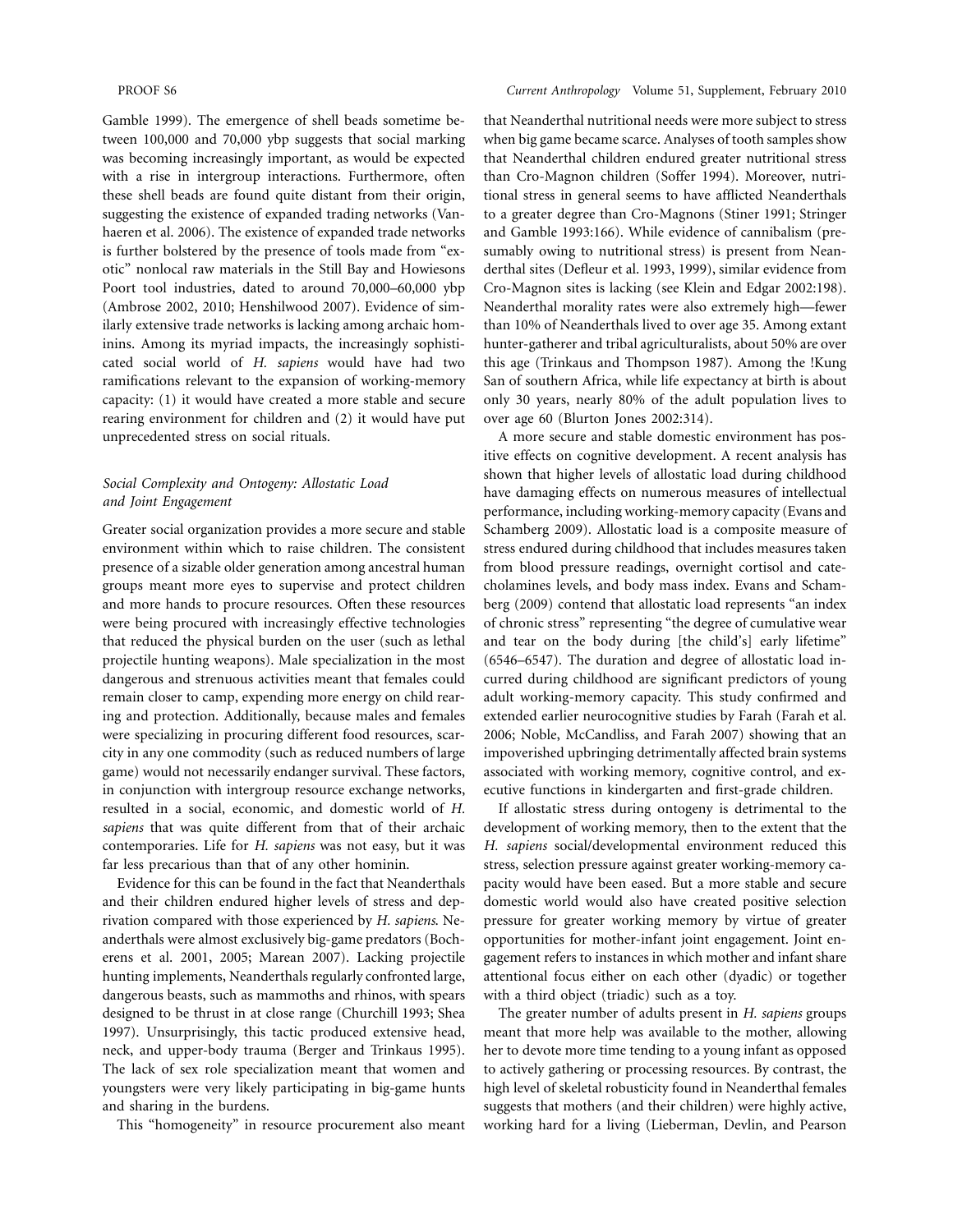2001; Lieberman and Pearson 2001). Thus, the physical demands on *H. sapiens* mothers were, in all likelihood, not as great as those on Neanderthal mothers, potentially leaving *H. sapiens* mothers more time and energy for child care. To the extent that *H. sapiens* mothers had increased opportunities for joint engagement with their infants, the cognitive development of those infants would have been enhanced.

Infants demonstrate a number of cognitive skills in the context of joint engagement that are either absent or less sophisticated outside of this context (Bigelow, MacLean, and Proctor 2004; Carpenter, Nagell, and Tomasello 1998; Moll, Carpenter, and Tomasello 2007; Ratner, Foley, and Gimpert 2002; Tomasello and Haberl 2003). These skills include word and vocabulary acquisition, organizational abilities, more sophisticated forms of play, and understanding the mental states of others. One possible reason for these cognitive enhancements is that joint engagement heightens cortical activity in infants' brains (Striano et al. 2006).

#### *Building Greater Social Complexity: Social Rituals*

Evidence reviewed earlier indicates that *H. sapiens* social groups were larger and more complex and included more intergroup interactions than did social groups of Neanderthals. But by what mechanism is such a social world constructed? Throughout the animal world, when careful communication is required, ritualized behavior is present. In the current context, "ritual" refers to a stereotyped and generally invariantly sequenced pattern of behavior.

As highly social animals, it is not surprising that primates have an extensive range of social rituals designed to build trust, promote group harmony, and reinforce social relations (Goodall 1986; van Roosmalen and Klein 1988:515). For example, when bonobo, chimpanzee, and spider monkey foraging groups reunite, they engage in a number of rituals of welcoming and social reaffirmation, such as mutual embracing, kissing, group pant-hooting, and grooming. Two male baboons wishing to form a social alliance will engage in mutual scrotum grasping (Smuts and Watanabe 1990). Among chimpanzees, reconciliation between combatants is signaled by bowing and begging gestures (on the part of the loser), followed by kissing and embracing (by the winner; de Waal 1990).

The wealth of social rituals present among our primate cousins indicates that our hominin ancestors were preadapted for using ritualized behavior as a means of social bonding and could call on a rich repertoire of them in their everyday social lives. Thus, faced with the challenge of constructing and managing larger, more complex social groups and communicating carefully and effectively to suspicious out-group members, our ancestors would have naturally turned to a mechanism with a deep history of facilitating social bonding: ritual.

Evidence from traditional societies shows that social rituals are often physically and mentally demanding, requiring great behavioral discipline and cognitive control. They frequently require one to inhibit reflexive, prepotent responses in order to show commitment to group norms or a willingness to adhere to rules of reciprocity (for a more in-depth discussion, see Rossano 2009). For example, a truce among the Amazonian Yanomamö can be achieved only after warriors show they can resists the taunts, threats, insults, and brandished weapons of their rivals (Chagnon 1968). Rites of initiation common among traditional peoples often require the initiate to endure isolation, deprivation, physical pain, and psychological stress (Catlin 1867; Glucklich 2001; Power 1998: 122–125; Whitehouse 1996). Possibly the most dramatic of these initiations was the famous Mandan Indian Sun Dance ceremony, in which new warriors were suspended from the top beam of a large ceremonial enclosure with ropes attached to skewers embedded in their chests (Catlin 1867). They might remain there for hours or days as dancing and chanting went on below them.

The critical point about these social rituals is that they would have placed great demands on the ability to inhibit prepotent responses while maintaining focus on the need to complete the ritual in order to achieve a highly valued social goal (e.g., acceptance in the group, an alliance between groups, a peace treaty, etc.). Cognitive neuroscience research shows that this ability taxes two parts of the brain integral to working-memory capacity: the dorsolateral prefrontal cortex and the anterior cingulate cortex (Beauregard, Levesque, and Bourgouin 2001; Cunningham et al. 2004; Hester, Murphy, and Garavan 2004; Kelly et al. 2006). Furthermore, increased working-memory capacity allows for greater cognitive resources to be dedicated to conscious inhibitory processes (Kelly et al. 2006). This suggests that in our ancestral past, those with greater working-memory capacity would have had an advantage over others in their capacity to complete successfully demanding social rituals.

## Summary

It is unclear whether the archaeological record supports a progression from icons to indexes to symbols as predicted by Peircian semiotics. The least contentious interpretation is that iconic artifacts (in the form of pigment use) and indexical ones (handaxes with imposed form, composite tools, beads) are roughly contemporaneous (within a time frame around 500,000–100,000 ybp).

Clearly, the move to symbolic thinking arrives later. Its foundations were probably laid in the increased altriciality associated with the expansion in brain size occurring around 500,000 ybp. Given that apes can acquire rudimentary symbol systems, an enhancement of working-memory capacity was probably not essential in giving hominins symbolic potential. Instead, greater working-memory capacity permitted the acquisition of more complex (and more powerful) symbol systems, such as that associated with modern language. The key selective forces behind enhanced working memory were likely **q5**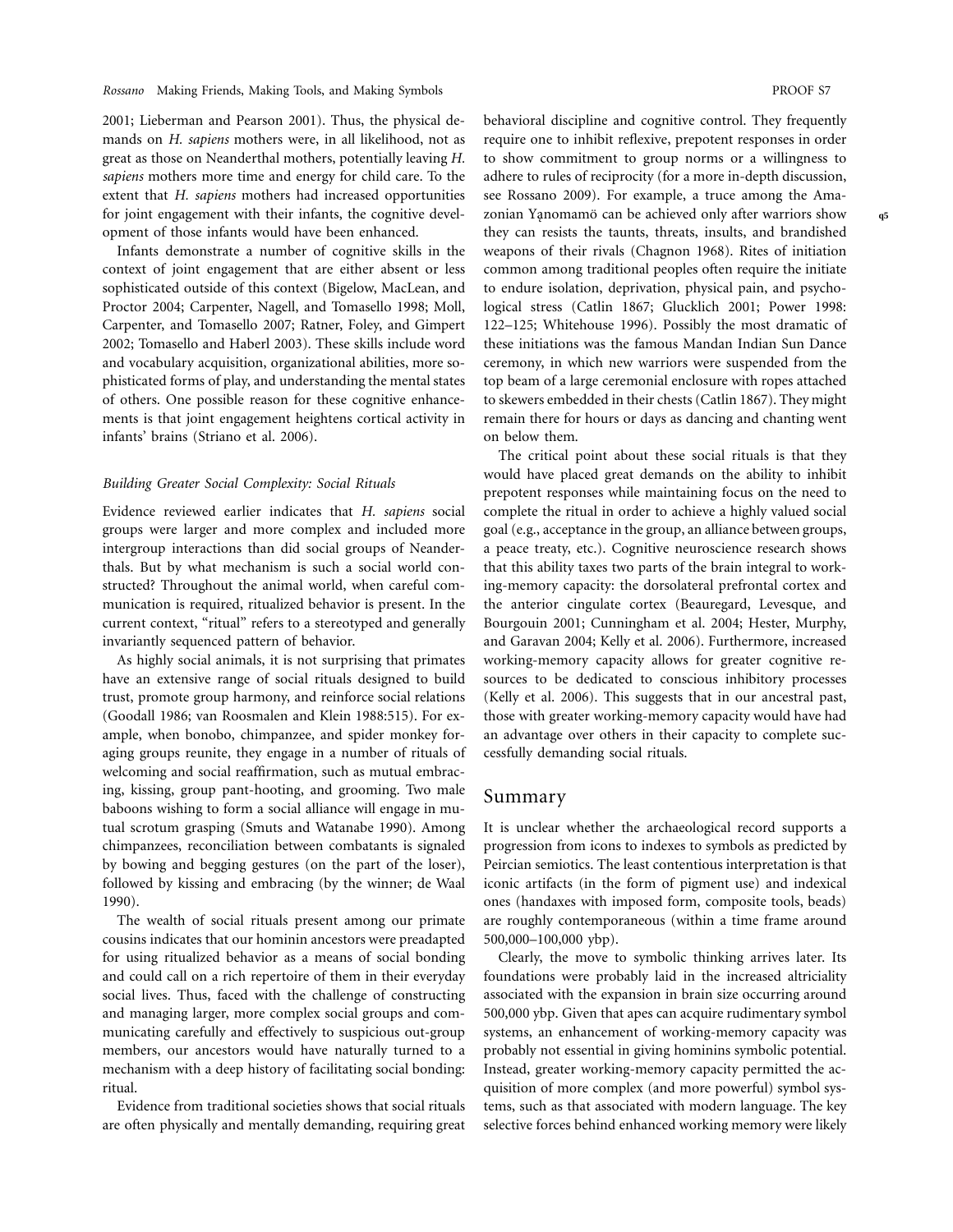associated with increased social complexity: more demanding social rituals, reductions in allostatic load during childhood, and increased opportunities for mother-infant joint engagement.

# Acknowledgments

I thank Fred Coolidge and Tom Wynn for their kind invitation to participate in the Wenner-Gren conference on enhanced working memory and for their helpful editorial comments.

# References Cited

- Adler, D. S., G. Bar-Oz, A. Belfer-Cohen, and O. Bar-Yosef. 2006. Ahead of the game. *Current Anthropology* 47:89–118.
- Alexander, R. D. 1989. Evolution of the human psyche. In *The human revolution: behavioural and biological perspectives on the origins of modern humans*. P. Mellars and C. Stringer, eds. Pp. 455–513. Princeton, NJ: Princeton University Press.
- Ambrose, S. H. 2001. Paleolithic technology and human evolution. *Science* 291:1748–1752.
- -. 2002. Small things remembered: origins of early microlithic industries in sub-Saharan Africa. In *Thinking small: global perspectives on microlithization*. R. Elston and S. Kuhn, eds. Pp. 9–29. Archaeological Papers of the American Anthropological Association 12. Arlington, VA: American Anthropological Association.
- ———. 2010. Coevolution of composite-tool technology, constructive memory, and language: implications for the evolution of modern human behavior. *Current Anthropology* 51(suppl.): SXXX–SXXX.
- Asaad, W. F., G. Rainer, and E. K. Miller. 1998. Neural activity in the primate prefrontal cortex during associative learning. *Neuron* 21:1399–1407.
- Bahn, P., and J. Vertut. 1988. *Images of the Ice Age*. London: Windward.
- Barham, L. 2002. Systematic pigment use in the Middle Pleistocene of south-central Africa. *Current Anthropology* 43:181–190.
- Bar-Yosef, O. 2002. The Upper Paleolithic revolution. *Annual Review of Anthropology* 31:363–393.
- Beauregard, M., J. Levesque, and P. Bourgouin. 2001. Neurocorrelates of conscious self-regulation of emotion. *Journal of Neuroscience* 21(RC165):1–6.
- Bednarik, R. G. 1993. The "Australopithecine cobble" from Makapansgat, South Africa. *South African Archaeological Bulletin* 53:4–8. ———. 2003. The earliest evidence of palaeoart. *Rock Art Research* 20:89–135.
	- Berger, T. D., and E. Trinkaus. 1995. Patterns of trauma among the Neandertals. *Journal of Archaeological Science* 22:841–852
	- Bigelow, A. E., K. MacLean, and J. Proctor. 2004. The role of joint attention in the development of infants' play with objects. *Developmental Science* 7:518–526.
	- Blurton Jones, N. 2002. The lives of hunter-gatherer children: effects of parental behavior and parental reproductive strategy. In *Juvenile primates: life history, development, and behavior*. M. E. Pereira and L. A. Fairbanks, eds. Pp. 309–326. Chicago: University of Chicago Press.
	- Bocherens, H., D. Billiou, A. Mariotti, M. Toussaint, M. Patou-Mathis, D. Bonjean, and M. Otte. 2001. New isotopic evidence for dietary habits of Neandertals from Belgium. *Journal of Human Evolution* 40:497–506.
	- Bocherens, H., D. G. Drucker, D. Billiou, M. Patou-Mathis, and B. Vandermeersch. 2005. Isotopic evidence for diet and subsistence

pattern of the Saint-Cesaire I Neanderthal: review and use of multisource mixing model. *Journal of Human Evolution* 49:71–87.

- Bowyer, W. 2003. The challenges of studying "earliest" art. *Rock Art Research* 20:104–105.
- Byers, A. M. 1994. Symboling and the Middle-Upper Palaeolithic transition: a theoretical and methodological critique. *Current Anthropology* 35:369–399.
- Carpenter, M., K. Nagell, and M. Tomasello. 1998. *Social cognition, joint attention, and communicative competence from 9 to 15 months of age*. Monographs of the Society for Research in Child Development 63. Chicago: University of Chicago Press.
- Caspari, R., and S. L. Lee. 2004. Older age becomes common late in human evolution. *Proceedings of the National Academy of Sciences of the USA* 101:10895–10900.
- Catlin, G. 1867. *O-kee-pa: a religious ceremony and other customs of the Mandans*. London: Trubner.
- Chagnon, N. 1968. *Yanomamö: the fierce people*. New York: Holt, Rinehart, & Winston.
- Chase, P. G. 1991. Symbols and Palaeolithic artifacts: style, standardization, and the imposition of arbitrary form. *Journal of Anthropological Archaeology* 10:193–214.
- Chee, M. W., N. Sriram, C. S. Soon, and K. M. Lee. 2000. Dorsolateral prefrontal cortex and the implicit associations of concepts and attributes. *Neuroreport* 11:135–140.
- Churchill, S. E. 1993. Weapon technology, prey size selection, and hunting methods in modern hunter-gatherers: implications for hunting in the Palaeolithic and Mesolithic. In *Hunting and animal exploitation in the later Palaeolithic and Mesolithic of Eurasia*. G. L. Peterkin, H. M. Bricker, and P. A. Mellars, eds. Pp. 11–24. Archeological Papers of the American Anthropological Association 4. Washington, DC: American Anthropological Association.
- Clark, J. D., and K. Brown. 2001. The Twin Rivers Kopje, Zambia: stratigraphy, fauna, and artifacts. *Journal of Archaeological Science* 28:305–330.
- Coolidge, F. L., and T. Wynn, 2009. *The rise of* Homo sapiens: *the evolution of modern thinking*. New York: Wiley.
- Cunningham, W. A., M. K. Johnson, C. L. Raye, J. C. Gatenby, J. C. Gore, and M. Banaji. 2004. Separable neural components in the processing of black and white faces.*Psychological Science* 15: 806–813.
- Davidson, I., and W. Noble. 1989. The archaeology of perception: traces of depiction and language. *Current Anthropology* 30: 125–158.
- Deacon, T. 1997. *The symbolic species*. New York: Norton.
- Defleur, A., O. Dutour, H. Valladas, and V. Vandermeersch. 1993. Cannibals among the Neanderthals? *Nature* 362:214.
- Defleur, A., T. White, P. Valensi, L. Slimak, and E. Cregut-Bonnoure. 1999. Neanderthal cannibalism at Moula-Guercy, Ardeche, France. *Science* 286:128–131.
- d'Errico, F., C. Henshilwood, G. Lawson, M. Vanhaeren, A.-M. Tillier, M. Scoressi, F. Bresson, et al. 2003. Archaeological evidence for the emergence of language, symbolism, and music: an alternative multidisciplinary perspective. *Journal of World Prehistory* 17:1–70.
- d'Errico, F., and A. Nowell. 2000. A new look at the Berekhat Ram figurine: implications for the origin of symbolism. *Cambridge Archaeological Journal* 10:123–167.
- de Waal, F. B. M. 1990. *Peacemaking among primates*. Cambridge, MA: Harvard University Press.
- Dickson, B. D. 1990. *The dawn of belief*. Tucson: University of Arizona Press.
- Dunbar, R. I. M. 2007. The social brain and the cultural explosion of the human revolution. In *Rethinking the human revolution*. P. Mellars, K. Boyle, O. Bar-Yosef, and C. Stringer, eds. Pp. 91–98. Cambridge: McDonald Institute for Archaeological Research.
- Eacott, M., and D. Gaffan. 1992. Inferotemporal-frontal disconnec-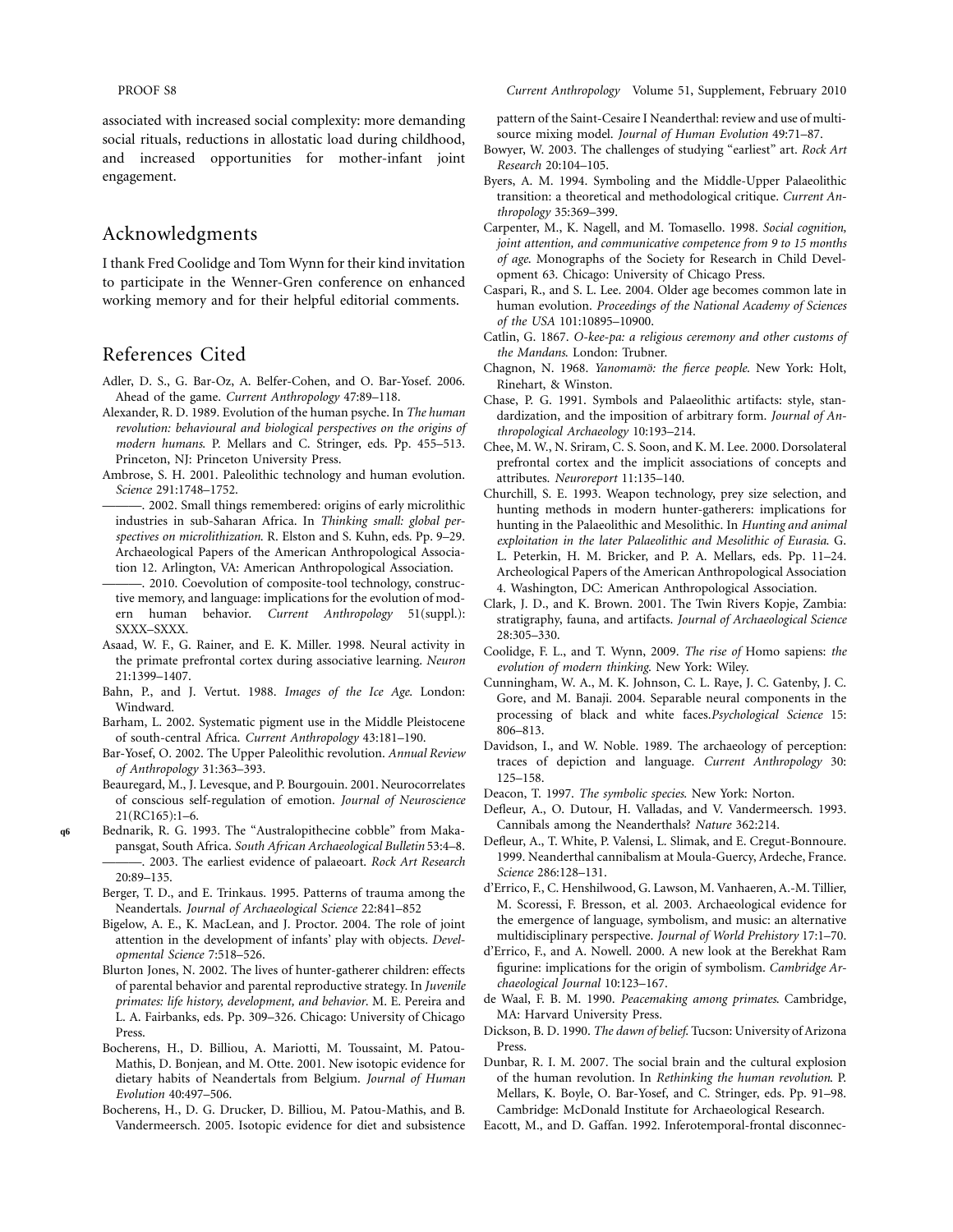*Rossano* Making Friends, Making Tools, and Making Symbols PROOF S9

tion: the uncinate fascicle and visual associative learning in monkeys. *European Journal of Neuroscience* 4:1320–1332.

- Edwards, S. W. 2001. A modern knapper's assessment of the technical skills of the late Acheulean biface workers at Kalambo Falls. In *Kalambo Falls prehistoric site*, vol. 3. J. D. Clark, ed. Pp. 605–611. Cambridge: Cambridge University Press.
- Elman, J. 1993. Learning and development in neural networks: the importance of starting small. *Cognition* 48:71–99.

———. 1999. The emergence of language: a conspiracy theory. In *The emergence of language*. B. MacWhinney, ed. Pp. 1–27. Hillsdale, NJ: Earlbaum.

- Evans, G. W., and M. A. Schamberg. 2009. Childhood poverty, chronic stress, and adult working memory. *Proceedings of the National Academy of Sciences of the USA* 106:6545–6549.
- Farah, M. J., D. M. Shera, J. H. Savage, L. Betancourt, J. M. Giannetta, N. L. Brodsky, E. K. Malmud, and H. Hurt. 2006. Childhood poverty: specific associations with neurocognitive development. *Brain Research* 110:166–174.

Feblot-Augustins, J. 1999. Raw material transport patterns and settlement systems in the European Lower and Middle Paleolithic: continuity, change, and variability. In *The Middle Paleolithic occupation of Europe*. W. Roebroeks and C. Gamble, eds. Pp. 193–214. Leiden: University of Leiden Press.

- Gamble, C. 1999. *The Paleolithic settlement of Europe*. Cambridge: Cambridge University Press.
- Geary, D. C. 2005. *The origin of mind*. Washington, DC: American Psychological Association.
- Gilbert, D. T., B. W. Pelham, and D. S. Krull. 1988. On cognitive busyness: when person perceivers meet persons perceived. *Journal of Personality and Social Psychology* 54:733–740.
- Glucklich, A. 2001. *Sacred pain*. New York: Oxford University Press. Goodall, J. 1986. *The chimpanzees of Gombe*. Cambridge, MA: Har-
- vard University Press.
- Greenfield, P. M., and E. S. Savage-Rumbaugh. 1990. Grammatical combination in *Pan paniscus*: processes of learning and invention in the evolution and development of language. In *Language and intelligence in monkeys and apes*. S. T. Parker and K. R. Gibson, eds. Pp. 540–578. Cambridge: Cambridge University Press.
- Haidle, Miriam Noël. 2010. Working-memory capacity and the evolution of modern cognitive potential: implications from animal and early human tool use. *Current Anthropology* 51(suppl.): SXXX–SXXX.
- Heider, F. 1958. *The psychology of interpersonal relations*. New York: Wiley.
- Henshilwood, C., F. d'Errico, M. Vanhaeren, K. van Niekerk, and Z. Jacobs. 2004. Middle Stone Age shell beads from South Africa. *Nature* 304:404.
- Henshilwood, C. F. 2007. Fully symbolic sapiens behaviour: innovation in the Middle Stone Age at Blombos Cave, South Africa. In *Rethinking the human revolution*. P. Mellars, K. Boyle, O. Bar-Yosef, and C. Stringer, eds. Pp. 123–132. Cambridge: McDonald Institute for Archaeological Research.
- Hester, R., K. Murphy, and H. Garavan. 2004. Beyond common resources: the cortical basis for resolving task interference. *Neuroimage* 23:202–212.
- Hoffecker, J. F. 2002. *Desolate landscapes: Ice-Age settlement in Europe*. New Brunswick, NJ: Rutgers University Press.
- Jones, P. 1979. The effects of raw material on biface manufacture. *Science* 204:815–816.
- Keeley, L. 1980. *Experimental determination of stone tool use: a microwear analysis*. Chicago: University of Chicago Press.
- Kelly, A. M., R. Hester, J. J. Foxe, M. Shpaner, and H. Garavan. 2006. Flexible cognitive control: effects of individual differences and brief practice on a complex cognitive task. *Neuroimage* 31:866–886.
- Klein, R. G., and B. Edgar. 2002. *The dawn of human culture*. New York: Wiley.
- Knight, C., C. Power, and I. Watts. 1995. The human symbolic revolution: a Darwinian account. *Cambridge Archaeological Journal* 5: 75–114.
- Kohn, M., and S. Mithen. 1999. Handaxes: products of sexual selection? *Antiquity* 73:518–526.
- Kuhn, S. L., and M. C. Stiner. 2006. What's a mother to do? the division of labor among Neandertals and humans in Eurasia. *Current Anthropology* 42:953–980.
- -. 2007*a*. Body ornamentation as information technology: towards an understanding of the significance of early beads. In *Rethinking the human revolution*. P. Mellars, K. Boyle, O. Bar-Yosef, and C. Stringer, eds. Pp. 45–54. Cambridge: McDonald Institute for Archaeological Research.
- ———. 2007*b*. Paleolithic ornaments: implications for cognition, demography, and identity. *Diogenes* 214:40–48.
- Lieberman, D. E., M. Devlin, and O. M. Pearson. 2001. Articular surface area responses to mechanical loading: effects of exercise, age, and skeletal location. *American Journal of Physical Anthropology* 116:266–277.
- Lieberman, D. E., and O. M. Pearson. 2001. Trade-off between modeling and remodeling responses to loading in the mammalian limb. *Bulletin of the Museum of Comparative Zoology* 156:269–282.
- Marean, C. W. 2007. Heading north: an Africanist perspective on the replacement of Neanderthals by modern humans. In *Rethinking the human revolution*. P. Mellars, K. Boyle, O. Bar-Yosef, and C. Stringer, eds. Pp. 367–379. Cambridge: McDonald Institute for Archaeological Research.
- McBrearty, S., and C. Tryon. 2006. From Acheulean to Middle Stone Age in the Kapthurin formation, Kenya. In *Transitions before the transition: evolution and stability in the Middle Paleolithic and Middle Stone Age*. E. Hovers and S. L. Kuhn, eds. Pp. 257–277. New York: Springer.
- McPherron, S. 2000. Handaxes as a measure of the mental capabilities of early hominins. *Journal of Archaeological Science* 27:655–663.
- Mellars, P. 1996. *The Neanderthal legacy*. Princeton, NJ: Princeton University Press.
- Mithen, S. 2006. *The singing Neanderthals*. Cambridge, MA: Harvard University Press.
- Moll, H., M. Carpenter, and M. Tomasello. 2007. Fourteen-montholds know what others experience only in joint engagement with them. *Developmental Science* 10:826–835.
- Nelson, K. 1973. *Structure and strategy in learning to talk*. Monographs of the Society for Research in Child Development 38. Chicago: University of Chicago Press for the Society for Research in Child Development.
- Newport, E. L. 1990. Maturational constraints on language learning. *Cognitive Science* 14:11–28.

-. 2002. Critical periods in language development. In *Encyclopedia of cognitive science*. L. Nadel, ed. Pp. 737–740. London: Macmillan/Nature.

- Noble, K. G., B. D. McCandliss, and M. J. Farah. 2007. Socioeconomic gradients predict individual differences in neurocognitive abilities. *Developmental Science* 10:464–480.
- Oakley, K. P. 1981. Emergence of higher thought, 3.0–0.2 Ma B.P. *Philosophical Transactions of the Royal Society B* 292:205–211.
- Peirce, C. S. 1978 (1931). *The collected papers of Charles Sanders Peirce*, vol. 2. C. Hartshorne, P. Weiss, and A. W. Burks, eds. Cambridge, MA: Harvard University Press.
- Powell, A., S. Shennen, and M. G. Thomas. 2009. Late Pleistocene demography and the appearance of modern human behavior. *Science* 324:1298–1301.
- Power, C. 1998. Old wives' tales: the gossip hypothesis and the reliability of cheap signals. In *Approaches to the evolution of language: social and cognitive bases*. J. R. Hurford, M. Studdert-Kennedy, and C. Knight, eds. Pp. 111–129. Cambridge: Cambridge University Press.

**q7**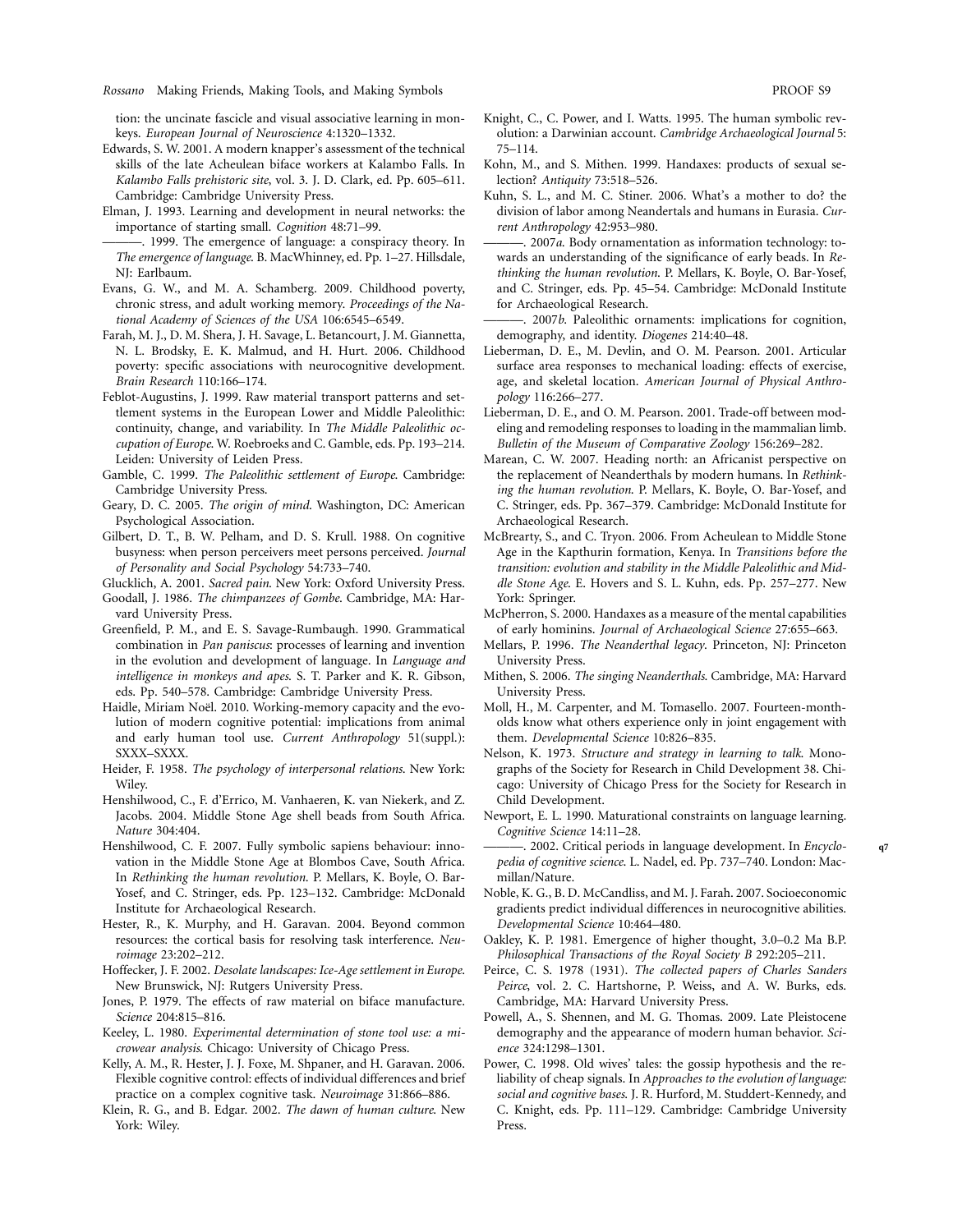- Ratner, H. H., M. A. Foley, and M. Gimpert. 2002. The role of collaborative planning in children's source-monitoring errors and learning. *Journal of Experimental Child Psychology* 81:44–73.
- Rossano, M. J. 2009. Ritual behaviour and the origins of modern cognition. *Cambridge Archaeological Journal* 19:243–256.
- Ruff, C. B., E. Trinkaus, and T. W. Holliday. 1997. Body mass and encephalization in Pleistocene *Homo*. *Nature* 387:173–176.
- Sackett, J. R. 1982. Approaches to style in lithic archaeology. *Journal of Anthropological Archaeology* 1:59–112.
- -. 1986. Isochrestism and style: a clarification. Journal of An*thropological Archaeology* 5:266–277.
- Savage-Rumbaugh, E. S., D. M. Rumbaugh, and S. Boysen. 1978. Symbolization, language and chimpanzees: a theoretical reevaluation based on initial language acquisition processes in four young *Pan troglodytes*. *Brain and Language* 6:265.
- Savage-Rumbaugh, S., S. G. Shanker, and T. J. Taylor. 1998. *Apes, language, and the human mind*. Oxford: Oxford University Press.
- Schick, K. D., and N. Toth. 1993. *Making silent stones speak*. New York: Simon & Schuster.
- Shea, J. 1997. Middle Paleolithic spear point technology. In *Projectile technology*. H. Knecht, ed. Pp. 79–106. New York: Plenum.
- Smuts, B. B., and J. M. Watanabe. 1990. Social relationships and ritualized greetings in adult male baboons (*Papio cynocephalus anubis*). *International Journal of Primatology* 11:147–172.
- Soffer, O. 1994. Ancestral lifeways in Eurasia: the Middle and Upper Paleolithic records. In *Origins of anatomically modern humans*. M. Nitecki and D. Nitecki, eds. Pp. 101–109. New York: Plenum.
- Stiner, M. C. 1991. The faunal remains at Grotta Guattari: a taphonomic perspective. *Current Anthropology* 32:103–117.
- Striano, T., F. Kopp, T. Grossman, and V. M. Reid. 2006. Eye contact influences neural processing of emotional expressions in 4-monthold infants. *Social Cognitive and Affective Neuroscience* 1:87–94.
- Stringer, C. B., and C. Gamble. 1993. *In search of the Neanderthals: solving the puzzle of human origins*. New York: Thames & Hudson.
- Taylor, M., and S. A. Gelman. 1988. Adjectives and nouns: children's strategy for learning new words. *Child Development* 59:411–419. ———. 1989. Incorporating new words into the lexicon: preliminary evidence for language hierarchies in two-year-old children. *Child*
- *Development* 60:625–636. Tomasello, M., and K. Haberl. 2003. Understanding attention: 12 and 18-month-olds know what's new for other persons. *Developmental Psychology* 39:906–912.
- Trinkaus, E., and D. D. Thompson. 1987. Femoral diaphyseal histomorphometric determination for the Shanidar 3, 4, 5, and 6 Neandertals and Neandertal longevity. *American Journal of Physical Anthropology* 72:123–129.
- Trope, Y. 1986. Identification and inferential processes in dispositional attribution. *Psychological Review* 93:239–257.
- Vanhaeren, M., and F. d'Errico. 2005. Grave goods from the Saint-Germain-la-Riverere burial: evidence for social inequality in the Upper Paleolithic. *Journal of Anthropological Archaeology* 24: 117–134.
- Vanhaeren, M., F. d'Errico, C. Stringer, S. L. James, J. A. Todd, and H. K. Mienis. 2006. Middle Paleolithic shell beads in Israel and Algeria. *Science* 312:1785–1788.
- van Roosmalen, M. G. M., and L. L. Klein. 1988. The spider monkeys, genus *Ateles*. In *Ecology and behaviour of neotropic primates*. R. Mittermeier, A. B. Rylands, A. F. Coimbra-Filho, and G. A. B. da Fonesca, eds. Pp. 445–537. Washington, DC: World Wildlife Fund.
- Wadley, Lyn. 2010. Compound-adhesive manufacture as a behavioral proxy for complex cognition in the Middle Stone Age. *Current Anthropology* 51(suppl.):SXXX–SXXX.
- Wadley, Lyn, Tamaryn Hodgskiss, and Michael Grant. 2009. Implications for complex cognition from the hafting of tools with compound adhesives in the Middle Stone Age, South Africa. *Proceedings of the National Academy of Sciences of the USA* 106:9590–9594, doi:10.1073/pnas.0900957106.
- Watts, I. 2002. Ochre in the Middle Stone Age of southern Africa: ritualized display or hide preservative? *South African Archaeological Bulletin* 57:15–30.
- Whitehouse, H. 1996. Rites of terror: emotion, metaphor and memory in Melanesian cults. *Journal of the Royal Anthropological Institute* 2:703–715.
- Wiessner, P. 1982. Reciprocity and social influences on !Kung San economics. In *Politics and history in band societies*. E. Leacock and R. Lee, eds. Pp. 61–84. Cambridge: Cambridge University Press.
- Wynn, T. 2002. Archaeology and cognitive evolution. *Behavioral and Brain Sciences* 25:389–438.
- Wynn, T., and F. Coolidge. 2007. Did a small but significant enhancement in working memory capacity power the evolution of modern thinking? In *Rethinking the human revolution*. P. Mellars, K. Boyle, O. Bar-Yosef, and C. Stringer, eds. Pp. 79–90. Cambridge: McDonald Institute for Archaeological Research.
- Wynn, T., F. Coolidge, and M. Bright. 2009. Hohlenstein-Stadel and the evolution of human conceptual thought. *Cambridge Archaeological Journal* 19:73–83.
- Ybarra, O., E. Burnstein, P. Winkielman, M. C. Keller, M. Manis, E. Chan, and J. Rodriguez. 2008. Mental exercising through simple socializing: social interaction promotes general cognitive functioning. *Personality and Social Psychology Bulletin* 34:248–259.